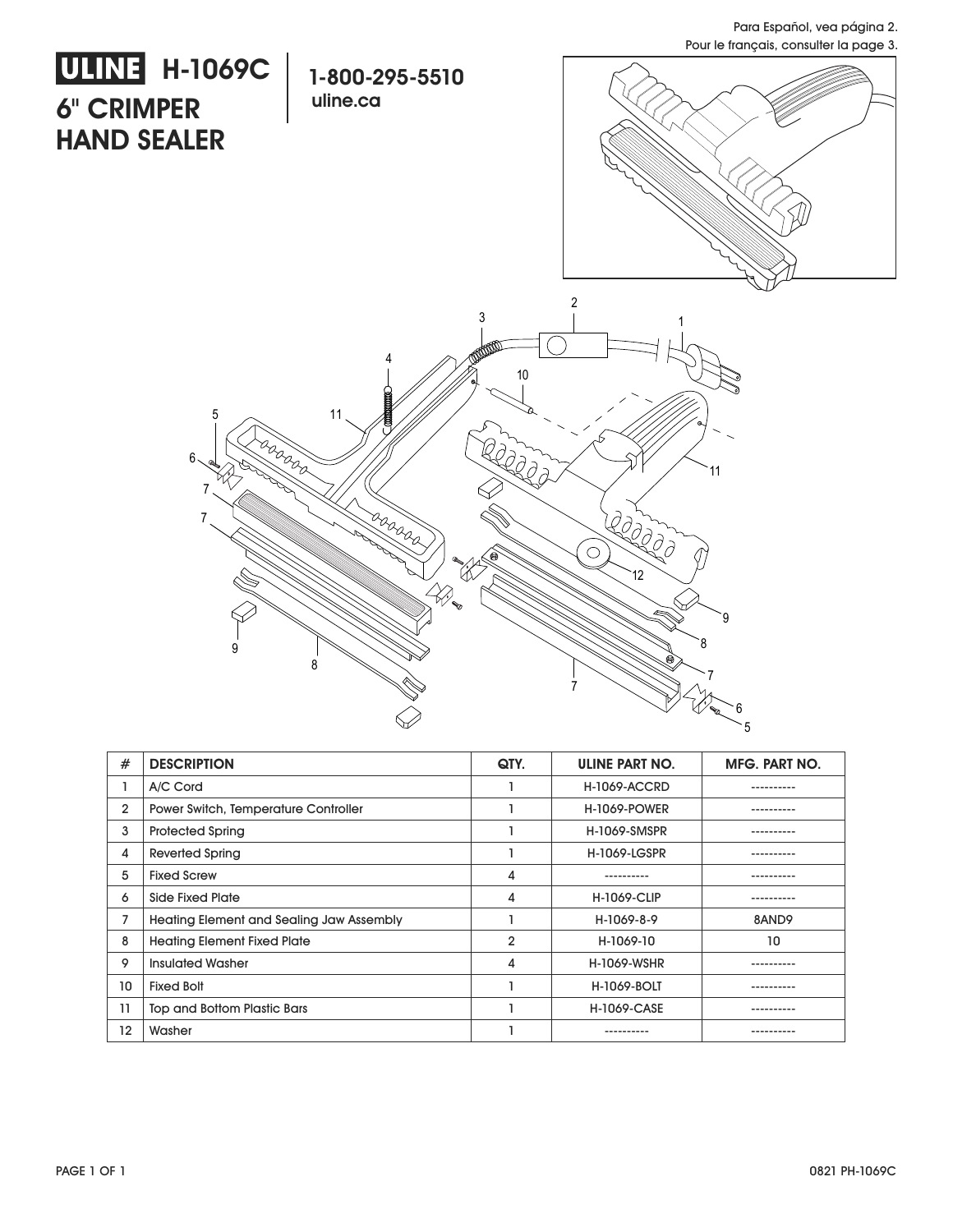

| #  | <b>DESCRIPCIÓN</b>                               | CANT.          | NO. DE PARTE DE ULINE | <b>NO. DE PARTE DEL FABRICANTE</b> |
|----|--------------------------------------------------|----------------|-----------------------|------------------------------------|
|    | Cable A/C                                        |                | <b>H-1069-ACCRD</b>   | ----------                         |
| 2  | Interruptor de Energía, Control de Temperatura   |                | <b>H-1069-POWER</b>   |                                    |
| 3  | Resorte Protegido                                |                | <b>H-1069-SMSPR</b>   | ----------                         |
| 4  | Resorte Invertido                                |                | <b>H-1069-LGSPR</b>   | ----------                         |
| 5  | <b>Tornillo Fijo</b>                             | 4              | ----------            | ----------                         |
| 6  | Placa Lateral Fija                               | 4              | <b>H-1069-CLIP</b>    | .                                  |
|    | Ensamble de la Resistencia y Merdazas de Sellado |                | H-1069-8-9            | 8AND9                              |
| 8  | Placa Fija de la Resistencia                     | $\overline{2}$ | H-1069-10             | 10                                 |
| 9  | <b>Rondana Aislante</b>                          | 4              | <b>H-1069-WSHR</b>    |                                    |
| 10 | Perno Fijo                                       |                | <b>H-1069-BOLT</b>    | ----------                         |
| 11 | <b>Top and Bottom Plastic Bars</b>               |                | <b>H-1069-CASE</b>    | ----------                         |
| 12 | Rondana                                          |                |                       | ---------                          |